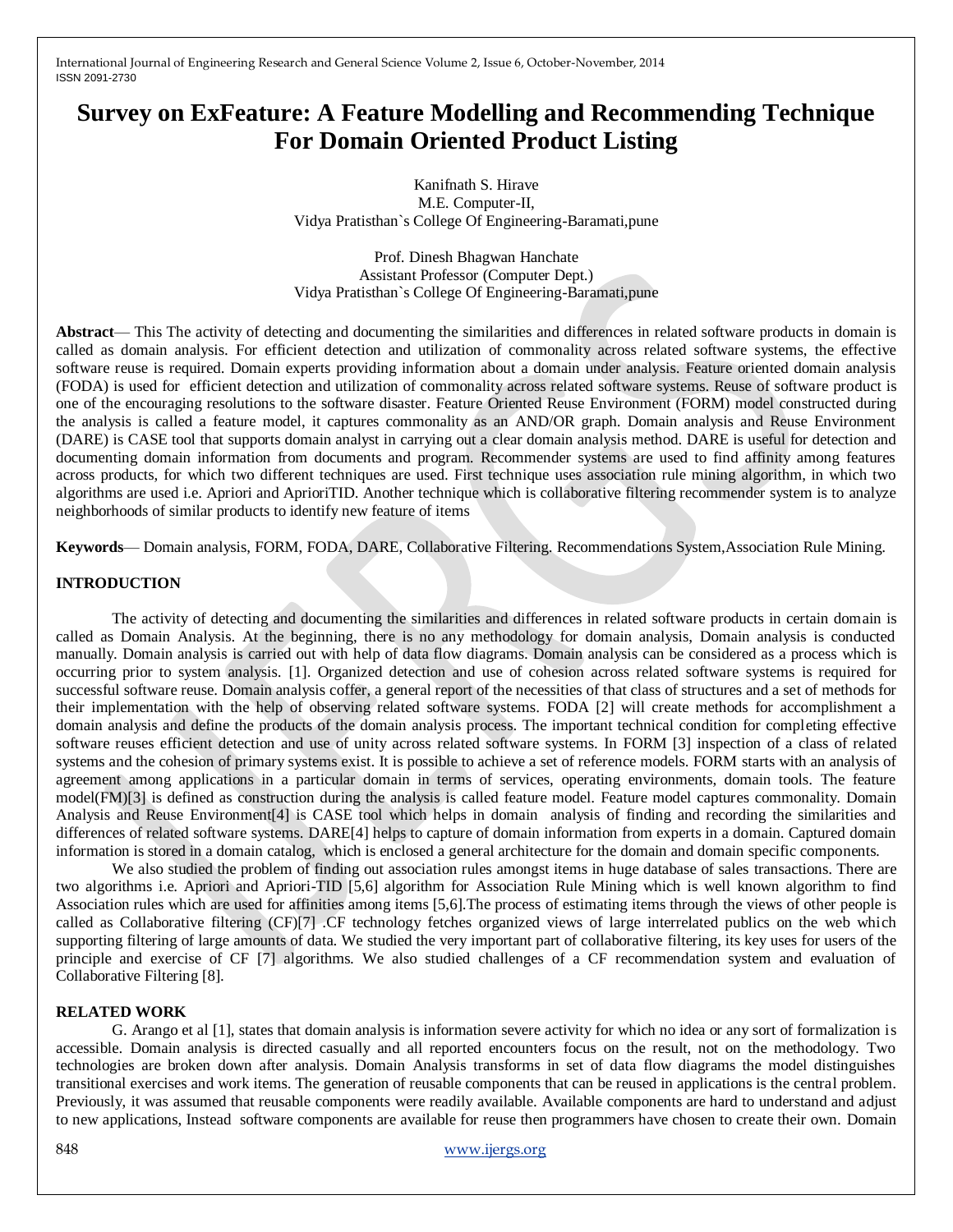analysis as important step in making real reusable components have exposed better success in reusability. Components which are the result of domain analysis are better suited for reusability because these components capture the vital functionality required in that particular domain. So that, developers catch them easier to add new systems. Analysis is very important issue in the victory of reusability. In this technique recommend, development and validation of model domain analysis (DA)process.

Output of domain analysis supports systems. The output of system analysis supports the designer's tasks. In the predictable waterfall model of software development, The task of systems designers is to produce a particular design from a set of requirements and specifications. The system analyst task is to create model of an current system and propose replacements for automation or improvements. Both activities focus on a specific model for particular system. In DA authors tried to simplify all systems in an applications, DA is at a higher level of abstraction than system analysis. In domain analysis, similar features from similar systems are generalized, objects and operations common to all systems within the same domain are identified, and a model is defined to describe their relationships. If this process succeed in identifying the objects and operations in a domain specific language. Language becomes our domain model and is used to describe objects and operations common in that domain.

## **Advantages**

The domain analysis is very simple

**Disadvantages**

This is manual process for no any methodology is available so it vey time consuming process.

K. Kang et al [2] The efficient finding and utilization of commonality across related software systems is an important technical requirement for achieving successful software reuse. By inspecting a associated software systems and the mutual essential theory of those systems, domain analysis can offer a reference model for describing the class. The main aim of this report is to establish the Feature-Oriented Domain Analysis (FODA) is used for accomplishment a domain analysis. The feature-oriented idea is based on the importance of the method on finding those features a user commonly assumes in applications in a domain. This method is depend on a study of other domain analysis methodologies which defines both the products and the process of domain analysis. This thesis is focused toward three groups:

1. Domain experts give detail information about a domain.

2. Domain analysts performing the domain analysis.

3. Systems analysts and developers are the Consumers of domain analysis products.

For establishing requirements for software reuse domain analysis is a necessary

The analysis can help a variety of purposes toward these end specifications for reusable resources which imparts.

- tool support such as catalogs
- Process model for reuse
- In overall, the analysis provides a complete overview of the problems which is solved by software in a given domain.

The Feature-Oriented Domain Analysis (FODA) method is built on the consequences of other successful domain analysis endeavors. The method founds three stages of a domain analysis:

Context analysis: In order to establish scope.

Domain modeling: In order to define the problem space and

Architecture modeling: In order to characterize the solution space

# **Advantages**

- Communication language among participants
- Easy to capture similarities & difference of requests on feature oriented models
- Representative of application

#### **Disadvantages**

- There is a no any organized method for use of reusable assets.
- More man power is required for domain analysis.

K.C. Kang et al [3] Reuse of software product is one of the most favourable solutions to the software disaster. Previous work for efficient reuse i.e. Feature oriented domain analysis (FODA) which focuses on creating reusable assets. FORM model is constructed during the analysis is called a feature model, it captures commonality as an AND/OR graph, where AND nodes indicate mandatory features and OR nodes indicate alternative features selectable for different applications. The goals of FORM are as follows, Method to create reusable software artifact effectively

Method to develop new application from reusable artifacts

Domain analysis can be well-defined as examining a class of related systems and mining the commonalities and differences of these systems. Feature oriented domain analysis can be defined as doing domain analysis based on features. Domain engineering can be defined as using analysis results to create a set of reference models, Creating reusable software architectures and components. The purpose of the FORM is to creating a set of reusable assets and also increasing new application from the assets. Feature model[3] is studied and advanced to cover non-functional features and to support complete architecture.

#### **Advantages**

#### 849 www.ijergs.org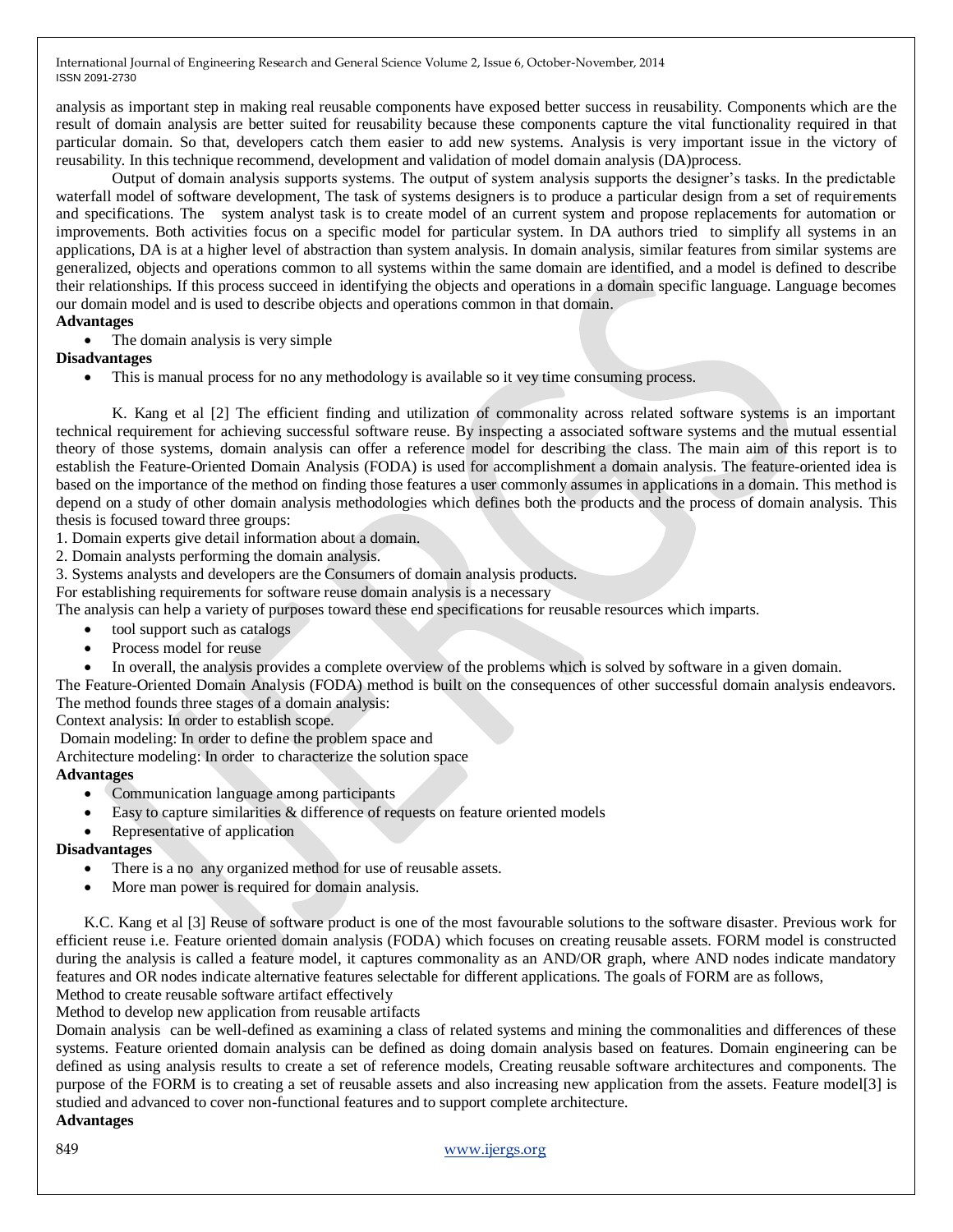Focus on reuse concept and introduce practical method.

## **Disadvantages**

- Meaning of feature is not clearly fixed among researches.
- FORM is semiformal.
- Provide construction language but not demanding analysis of Models.
- More man power is required for domain analysis.

W. Frakes, R. Prieto-Diaz, and C. Fox[4] Software engineering has usually concerned with the development of custom built single system. In order to support single system engineering, software engineering tools and methods have been developed. Modern software engineering practice requires a move from creating one at a time to the use of formal engineering principles for generating system and tactics. The practice of preplanned reuse of systematic software gives way for accomplishing such transition. Systematic software reuse is depend upon the observation which helps to increasing quality and productivity meaningfully by moving the attention of software engineering to domain centered view, and which helps to identify that most software industries do not build totally new software applications. Systematic reuse is the important part in quality and productivity improvements lies accepting a process for building multiples related systems in a problem domain. Infrastructure support is required for systematic reuse. Domain engineering is the activity of making an infrastructure to support systematic reuse. In domain engineering various activities are involved such as manufacturing plant, producing software applications. Domain engineering is divided into two phases

1.Domain analysis.

2.Domain Implementation

1.The activity of detecting and documenting the similarities and differences in related software products in domain is called as Domain analysis

There are two types of domain analysis methods

A. Bottom-up analysis

In Bottom-up analysis validation of basic architecture and features through analysis of documents and source code.

B. To-down analysis

In Top-down analysis propose common architecture and features depend upon experience and knowledge of domain experts.

The use of information fetched in domain analysis is to grow reusable components for domain and creation of production process for systematically reusing components to produce new systems. Domain analysis and Reuse Environment (DARE) is CASE tool that provide domain analyst in carrying out a clear domain analysis method. DARE is useful for detection and recording domain information from documents and code.

#### **Advantages**

- DRAE overcome the limitations of previous domain analysis methods such as FODA[3] and FORM[4]
- DARE is automatic process.
- DARE provides method which is pointing on the extraction of high level domain information from domain experts.

# **Disadvantages**

- DARE focus on their efforts only on small software requirements specifications.
- The scope of available specifications in extracted features is minimum.

R. Agrwal et al [5,6] states that the algorithm named association rule mining to discover affinities among items. association rule problem has a formal statement of the association rule Mining Definition 1: Let  $I = \{IT_1 IT_2, \ldots, IT_n\}$  be a set of n dissimilar attributes. Let DB be a database, where each record TN has a distinctive identifier, and has a set of items such that TN⊆IT An association rule is an consequence of the form A⇒B, where A, B⊂IT, are sets of items called item sets, and A∩ B=φ. Here, A is called ancestor, and B successive. Two important measures for association rules, support (s) and confidence  $(\alpha)$ , can be defined as follows. Definition 2: The support (s) of an association rule is the ratio (calculated in percentage) of the records that contain A ∪ B to the total number of records in the database So, if we say that the support of a rule is 15% then it means that 15% of the total records enclose A ∪ B. Support is the statistical meaning of an association rule. Mathematically support represented as,

$$
P(A, B) = \frac{Number\ of\ Transaction\ containing\ both\ A\ and\ B}{Total\ Number\ of\ Transaction}
$$

Definition 3: For a given number of records, confidence  $\alpha$ ) is the ratio (which is calculated in form of precent) of the number of records that contain A∪B to the number of records that contain X. Thus, if we say that a rule has a confidence of 95%, it means that 95% of the records containing A also contain B. The confidence of a rule indicates the amount of correspondence in the dataset between A and B, mathematically support is represented as

850 www.ijergs.org  $P(A, B) = \frac{Number\ of\ Transaction\ containing\ both\ A\ and\ B}{N}$ Number of Transaction containing A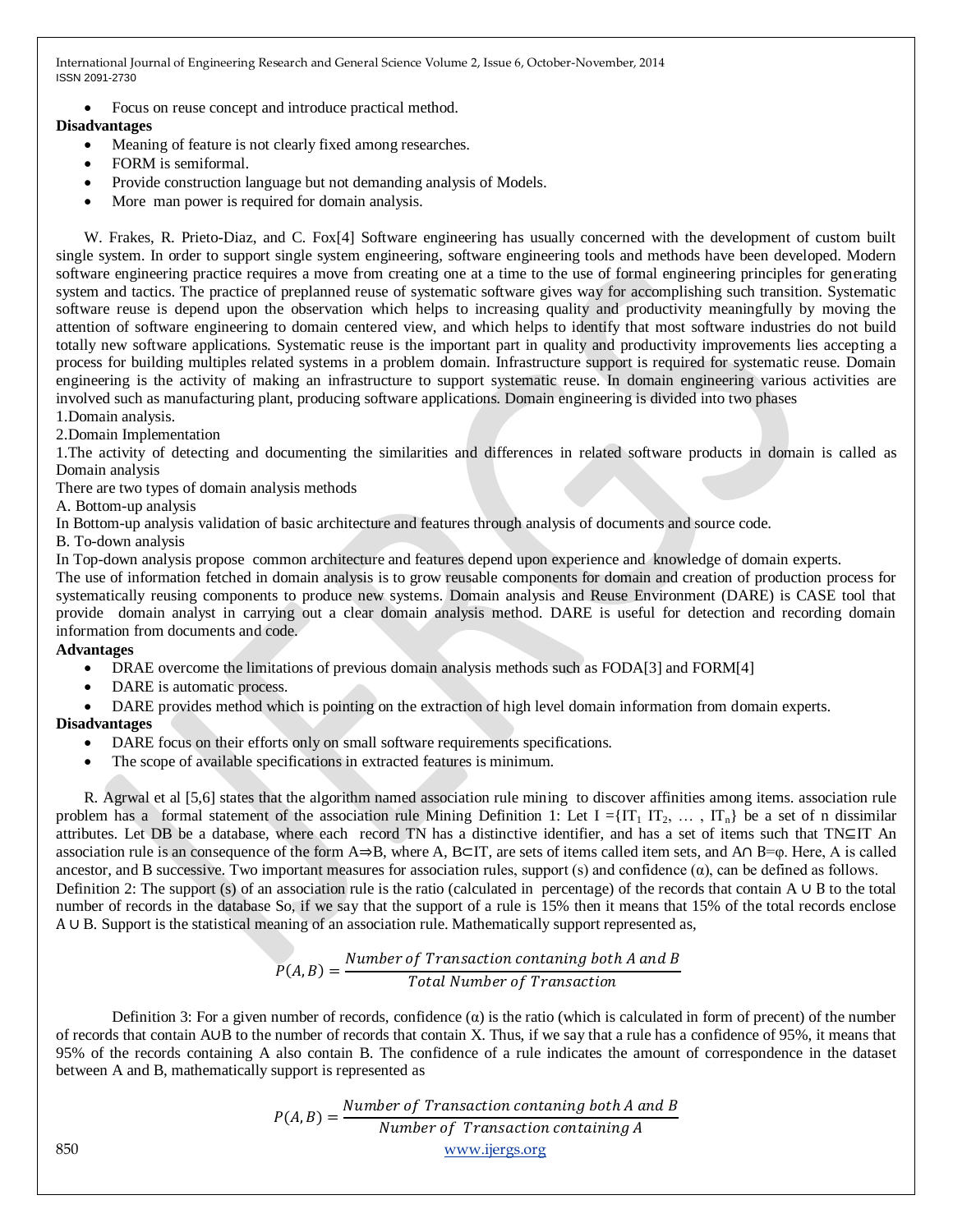The Apriori algorithm [5,6] produced for an incredible accomplishment in the past of mining affiliation principle. It is far the most well -known affiliation principle algorithm. This method utilizes the property that any subset of a huge item set must be an extensive item set. Additionally, it is expected that item in a item set are kept in lexicographic request. The imparted item sets are stretched out to other individual items in the exchange to produce competitor item sets. On the other hand, those individual items may not be substantial. As we realize that a superset of one substantial item set and a little item set will bring about a little item set, these methods create an excess of applicant item sets which end up being little. The Apriori algorithm addresses this paramount issue. The Apriori creates the applicant item sets by joining the expansive item sets of the past pass and erasing those subsets which are little in the past pass without considering the exchanges in the database. By just considering expansive item sets of the past pass, the quantity of hopeful extensive item sets are fundamentally diminished. In the first pass, the item sets with stand out items are checked. The found expansive item sets of the first pass are utilized to create the competitor sets of the second pass utilizing the apriori\_gen () [5][6] capacity. After the competitor item sets are discovered, their backings are checked to find the huge item sets of size two by filtering the database. In the third pass, the huge item sets of the second pass are considered as the applicant sets to find vast item sets of this pass. This iterative methodology ends when no new huge item sets are found. Each one pass i of the calculation filters the database once and decides extensive item sets of size i. L<sub>i</sub> indicates vast item sets of size i, while Ci is competitors of size i. The apriori\_gen() work as follows

1. While performing the first step, Lk-1 is joined with itself to obtain Ck. ( competitors of size k)

2. In the second step, apriori\_gen() deletes all item sets from the join result, which have some (k-1) subset that is not in Lk-1. Then, it returns the remaining large k-item sets.[5,6]

#### **Advantages of Apriori Algorithm**

- It uses large item set property
- Apriori is easily parallelized
- It is easy to implement
- The Apriori algorithm implements level-wise search using repeated item property

#### **Disadvantages of Apriori Algorithm**

- There is too much database scanning to calculate frequent item so it reduces performance.
- It assumes that transaction database is memory resident
- Generation of candidate item sets is expensive in both space and time
- Support counting is expensive because of subset checking, and multiple database I/O scans.

#### **Apriori-TID Algorithm [5] [6]**

Apriori scans the complete database in every pass to count support. Scanning of the entire database may not be required in all passes. Based on this estimation**,** proposed another algorithm called Apriori-TID. Similar to Apriori, Apriori-TID uses the Apriori's candidate generating function to determine candidate item sets before the start of a pass. Apriori-TID does not use the database for counting support after the first pass. Slightly, it uses an encoding of the candidate item sets used in the previous pass denoted by *Ck.*Each member of the set *Ck* is of the form *<TID, Xk>* where *Xk* is a potentially large k-item set present in the transaction with the identifier *TID.* In the first pass, *C<sup>1</sup>* links to the database. Though, each item is replaced by the item set. In other passes, the member of *Ck*  corresponding to transaction T is *<TID, c>* where *c* is a candidate belonging to *Ck* contained in *T*. Therefore, the size of *Ck*may be smaller than the number of transactions in the database. Still, each entry in  $C_k$ may be smaller than the corresponding transaction for larger k values. This is because limited candidates may be enclosed in the transaction. It should be mentioned that each entry in*Ck*may be larger than the corresponding transaction for smaller *k* values At first, the entire database is scanned and *C1*is obtained in terms of item sets. That is, each entry of  $C_I$ has all items along with *TID*. Large item sets with 1-item  $L_1$  are calculated by counting entries of  $C_1$ . Then, apriori gen () is used to obtain  $C_2$ . Entries of  $C_2$  corresponding to a transaction *T* is obtained by considering members of *C2* which are present in *T*. To perform this task,  $C_1$  is scanned rather than the entire database. Afterwards,  $L_2$  is obtained by counting the support in *C2*. This process continues until the candidate item sets are found to be empty.

#### **Advantage of Apriori-TID Algorithm**

 It uses encoding function later passes the size of the encoding function becomes smaller than the database, thus saving much reading effort.

#### **Disadvantage of Apriori-TID Algorithm**

Encoding function is more complex

J. Schafer, D. Frankowski, J. Herlocker, and S. Sen[7] Collaborative Filtering is the process of estimating items using the views of other peoples. Collaborative filtering approaches depend upon the ratings of user. The term user tells that any individual who provides ratings to a system. Generally we use this term to refer to the people using a system to receive information such as recommendations though it, also refers to those who provided the data used in creating this information systems to determine the quality of items. Items can consist of anything for which a human can provide a rating, such as art, books, CDs, journal articles, or vacation destinations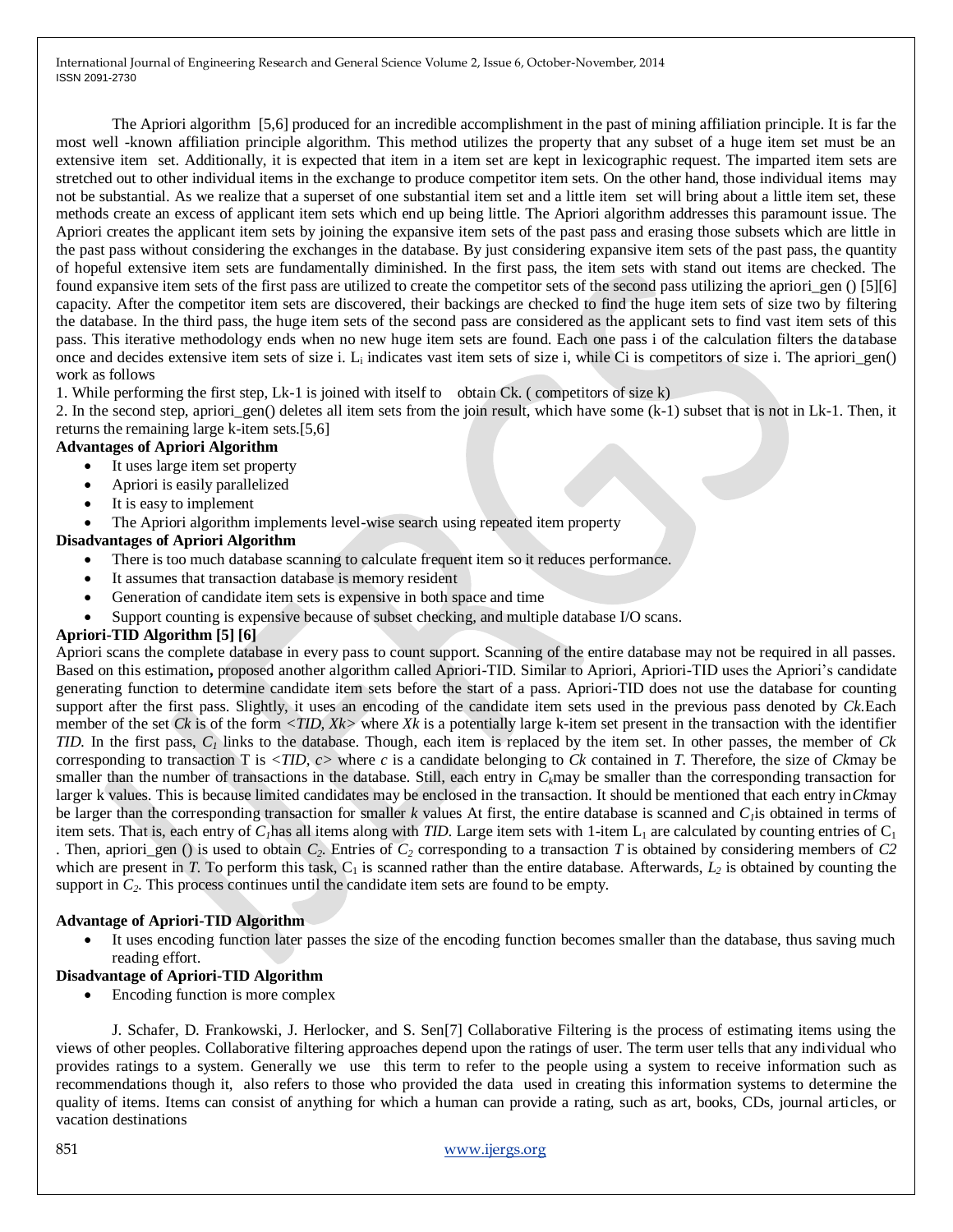Ratings in a collaborative filtering system can take on a following of forms.

- Scalar ratings can consist of either numerical ratings, such as the 1-5 stars provided in Movie Lens system[15] which is used for CF system for Movie or ordinal ratings such as strongly agree, agree, neutral, disagree, strongly disagree.
- Binary ratings model choices between agree/disagree or good/bad.
- Unary ratings are used to indicate that a user has examined or purchased an item, or otherwise rated the item positively. The absence of a rating indicates that we have no information relating the user to the item

Ratings may be collected through explicit means, implicit means, or both. If user is asked to provide an opinion on an item is called as explicit ratings. If ratings concluded from a user's actions is called as implicit ratings. For example, a user who brows a product page possibly has some interest in that product while a user who afterwards purchases the product may have a much stronger interest in that product. The vital idea is that the rating of user u for a new item i is expected to be similar to that of another user v, if u and v have rated other items in a similar way. Likewise, u is likely to rate two items i and j in a similar fashion, if other users have given similar ratings to these two items. Also, collaborative recommendations are based on the quality of items as calculated by peers. Finally, collaborative filtering ones can recommend items with very different content, as long as other users have already shown interest for these different items.

Collaborative filtering methods can be g classified in the two general classes

1.Neighborhood methods

2. Model-based methods.

# **Neighborhood method.**

In neighborhood based memory-based or heuristic-based collaborative filtering the user-item ratings stored in the system are directly used to predict ratings for new items. This can be done in two ways

# user based

# **User based recommendation**

User-based systems, such as evaluate the interest of a user u for an item using the ratings for this item by other users, called neighbors that have similar rating patterns. The neighbors of user u are typically the users v whose ratings on the items rated by both u and v, i.e. Iuv, are most correlated to those of u.

#### **Item-based recommendation**

Item-based approach on the other hand, predict the rating of a user u for an itemi based on the ratings of u for items similar to i. In such approaches, two items aresimilar if several users of the system have rated these items in a similar fashion.

$$
Pred(u, i) = \frac{\sum_{n \in neigh} \text{hbers } \gamma_{ni}}{\text{No of neighbors}}
$$

Where,

u is User,

I is item,

γ ni is neighbor n`s rating item

#### **Model-based methods.**

In contrast to neighborhood based systems, which use the stored ratings directly in the prediction, model-based approaches use these ratings to learn a predictive model. The general idea is to model the user-item interactions with factors representing latent characteristics of the users and items in the system, like the preference class of users and the category class of items. This model is then trained using the available data, and later used to predict ratings of users for new items.

#### **Advantages of neighborhood-based Collaborative filtering method.**

#### **1.Simplicity**

Neighborhood-based methods are in-built and quite simple to implement.in their simplest form.

#### **2. Justifiability**

This method also provides a small and normal justification for the computed predictions.

#### **3. Efficiency**

One of the strong points of neighborhood-based systems are their Efficiency. They require cheap training phases, which need to be carried at frequent intervals in large commercial applications.

#### **4. Stability**

Another useful property of recommender systems based on this approach is that they are little affected by the constant addition of users, items and ratings, which are typically observed in large commercial applications.

852 www.ijergs.org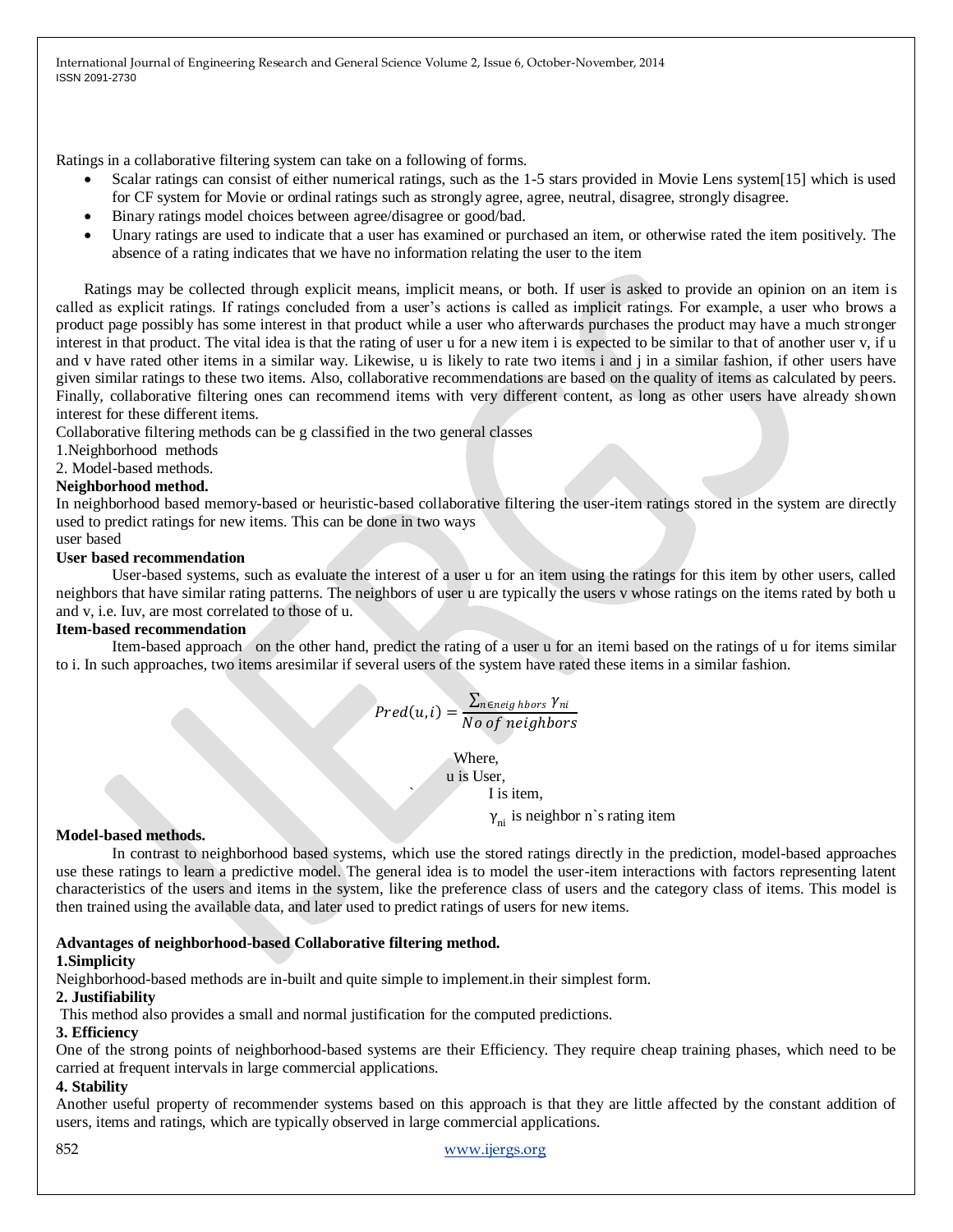# **Disadvantages of Collaborative filtering method**

#### **1. Privacy**

In order to provide personalized information to users,CF system must know things about the user.so privacy is big challenge.

# **2. Security**

Even system that maintains the security of users ratings can be exploited to reveal personal information.

**3. Trust**

Recommender system may break when malicious users give rating that is not representative of their true preferences.

J. Herlocker et al[8] states that, recommender systems have been evaluated in many ways. In this artifact, the main focus on the key decisions in estimating collaborative filtering recommender systems the user tasks being estimated, the types of analysis and datasets being used, the ways in which prediction quality is measured, the estimation of prediction attributes other than quality, and the user-based evaluation of the system as a whole.

H. Dumitru et al[13] states that, in order to modeling and recommending product features in particular domain, a recommender system is used. This approach mines product descriptions from openly existing online specifications, utilizes text mining[12] and a new IDC algorithm to find out domain-specific features, generates a probabilistic feature model that represents unities, variants, and cross-category features, and then uses association rule mining [5,6] and the k-Nearest- Neighbor (kNN)[7] learning strategy to design a content-based recommender algorithm. This approach has been shown to perform well in the previous work in forum recommendations [7,9,10]. The kNN algorithm computes a feature-based similarity measure between a new product and each existing product. The top k most similar products are considered neighbors of the new product. It then uses information from these neighbors to infer other potentially interesting features and to make recommendations. product similarity

*productsim(p,n)* between a new product p and each existing product n is computed using the binary equivalent of the cosine similarity as follows

$$
productsim(p,n) \quad \frac{\sqrt{F_{p\cap F_n}}}{\sqrt{\left|F_p\right|\left|F_n\right|}}
$$

where Fp denotes the set of features of product p [12]. This metric generates numbers between 0 and 1, where products with identical features score 1, and products with no common features score 0. *productSim(p, n)* is computed between the new product and all previously mined products. A neighborhood is then computed for the new product p by selecting the top k most similar products. **Advantages**

- Potentially increasing opportunities for reuse.
- Reducing time-to-market.
- Delivering more competitive software products.

# **Disadvantages**

This recommender system supports the relatively labor-intensive task of domain analysis.

J. Sandvig et al [15] states that open nature of collaborative recommender systems has a security problem. Standard memory-based collaborative filtering algorithm[14], such as k-nearest neighbor, have been shown quite vulnerable to such attacks. Model-based techniques have shown different degrees of improvement over kNN with respect to robustness in the face of profile injection attacks. Here we examine the robustness of a model-based recommendation algorithm based on the data mining technique of association rule mining particularly in Apriori algorithm [5,6]gives substantial enhancement in steadiness and robustness compared to k-nearest neighbor and other model-based techniques.[7]

#### **Advantages**

It has more robustness i.e. There is no any vulnerability attack.

Chuan Duan and Jane Cleland-Huang[17] states that, automated trace tools dynamically produce links amongst several software articles such as requirements, design elements, code, test cases. Trace algorithms usually make use of information retrieval methods[11] to calculate similarity scores between pairs of artifacts. The similarity score between any pair of artifacts  $a_1$  and  $a_2$  is then computed based on the similarity  $s(a_1, a_2)$  of their vectors as follows,

$$
S(a1,a2)=pr(a2/a1)=\left(\sum_{i=1}^{m}pr(a2|t_i)pr(a_1,t_i)\right)/pr(a_1)
$$

Where ,

K= No. of Clusters i =No. of artifacts

853 www.ijergs.org  $pr(a2|ti)$  is computed as  $= pr(a_1, t_i) = f_{2i}/\sum_k f_{2k}$  and estimates the extent to which the information in *t<sub>i</sub>*describes the concept *a*<sub>2</sub> in respect to the total number of terms in the artifact, while  $pr(a_1,t_i)$  is computed as  $pr(a_1,t_i) = fli/n_i$ , where  $n_i$ represents the number of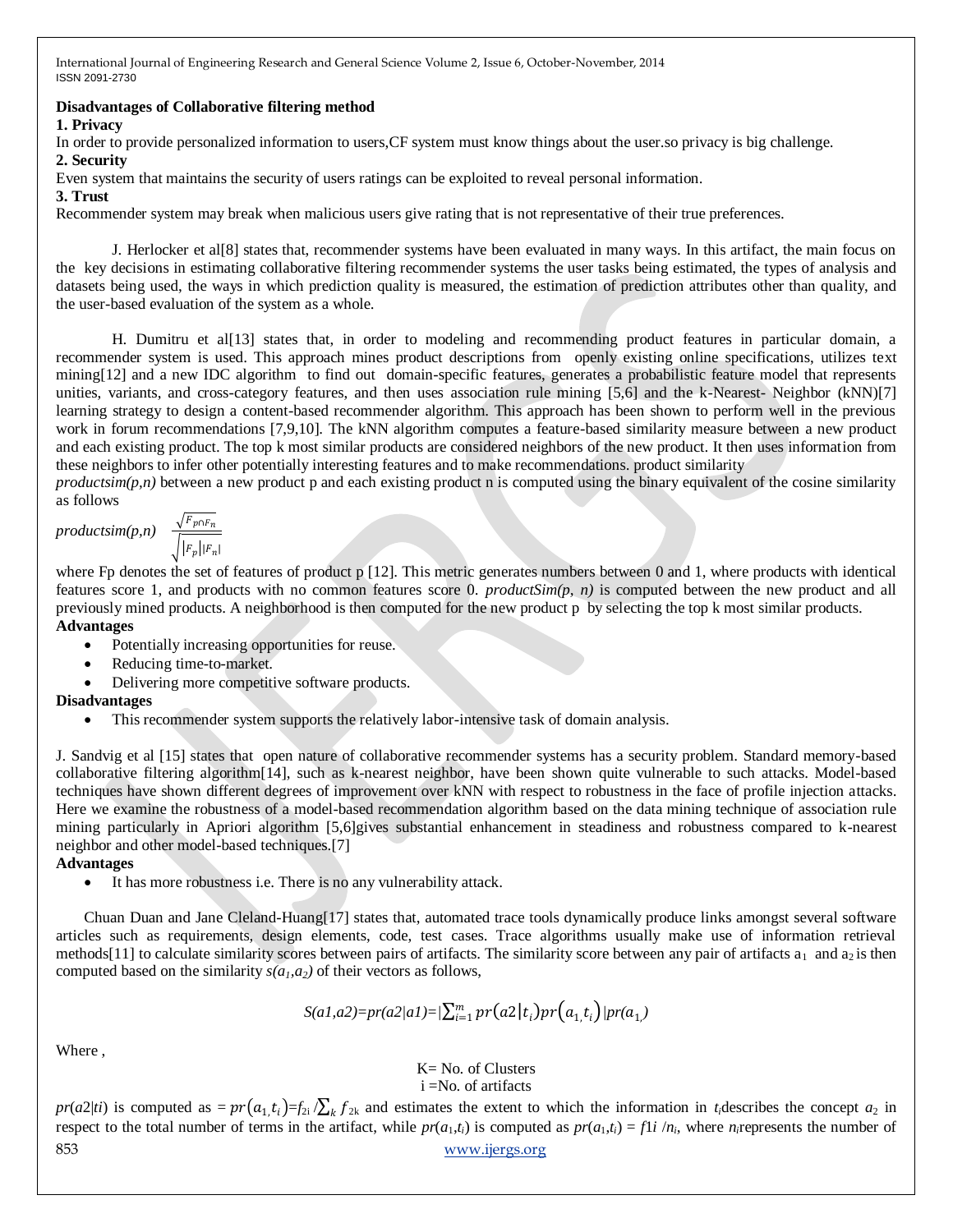artifacts in the collection containing the term  $t_i$ . Finally,  $pr(a_1)$  is computed as  $pr(a_1) = \sum_i pr(a_1, t_i)$ . During the clustering phase, similarity scores are computed for each potential pair of artifacts.

# **Advantages**

• The technique is fully automated in java so it is more secured.

#### **Disadvantages:**

 This method is able to evaluate cluster based tracing in a broader set of artifact types, and in larger and more complicated datasets

V. Alves et al[19] states that domain analysis includes not only looking at standard requirements documents such as use case specifications but also at customer information packets. Considering diagonally every documents and deriving, in a practical and scalable way, a feature model that is comprised of coherent abstractions is a fundamental and non-trivial challenge. Here we focus on conducting an exploratory study to examine the appropriateness of Information Retrieval (IR) techniques for scalable identification of commonalities and variability's in requirement specifications for software product lines.

M. Acher et al [20] states that domain analysis is the process of evaluating related products to recognize their corporate and movable features in product line engineering. This procedure is normally carried out by experts on the basis of existing product descriptions, which are expressed in a more or less organized way. Demonstrating and reasoning about product descriptions are errorprone and time consuming tasks. Feature models[3] constitute popular means to specify product similarities and differences in a compressed way, and to provide computerized support to the domain analysis process. Here main focus on simplification the change from product descriptions stated in a tabular format to feature model accurately representing them. This procedure is parameterized through a committed language and high-level directives i.e. features scoping. Here assurance that is the resulting feature model represents the set of permitted feature groupings supported by the considered products and has a clear tree hierarchy together with variability information.

S. Apel et al [21] states that feature-oriented software development (FOSD) is a model for the building, customization and combination of significant software systems. The main focus of this article is to give an outline and a personal view on the roots of FOSD, relations to other software development paradigms, and current expansions in this field. The aim is to point to relations between different lines of research and to identify open issues.

#### **ACKNOWLEDGMENT**

I express great many thanks to Prof. D.B Hanchate for his great effort of supervising and leading me, to accomplish this fine work. Also to college and department staff, they were a great source of support and encouragement. To my friends and family, for their warm, kind encourages and loves. To every person gave us something too light my pathway, I thanks for believing in me.

#### **CONCLUSION**

In this paper we studied domain analysis is the process of identifying, organizing, analyzing, and modeling features common to a particular domain .It is conducted in early phases of the software development life-cycle to generate ideas for a product, discover commonalities and variants within a domain. Most domain analysis techniques, such as the feature-oriented domain analysis (FODA) and feature-oriented reuse method (FORM) depend upon analysts manually reviewing the existing requirement specifications or product brochures and websites, and are therefore quite labor intensive. The success of these approaches is dependent upon the availability of relevant documents and/or access to the existing project repositories as well as the knowledge of the domain analyst. Another approach such as the domain analysis and reuse environment (DARE) which use data mining and information retrieval methods to provide automated support for feature identification and extraction, but tend to focus their efforts on only a small handful of requirements specifications. The extracted features are therefore limited by the scope of the available specifications. In this paper we also focus on recommender systems first technique uses Association Rule Mining algorithm, which uses two algorithms Apriori and AprioriTid, for discovering all significant association rules amongst items in a huge database of transactions. Another technique which is collaborative filtering recommender systems to analyze neighborhoods of similar products to identify new feature of items.

#### **REFERENCES**

[1] G. Arango and R. Prieto-Diaz, Domain Analysis: Acquisition of Reusable Information for Software Construction. IEEE CS Press, May 1989.

[2] K. Kang, S. Cohen, J. Hess, W. Nowak, and S. Peterson, "Feature Oriented Domain Analysis (FODA) Feasibility Study," Technical Report CMU/SEI-90-TR-021, Software Eng. Inst., 1990.

[3] K.C. Kang, S. Kim, J. Lee, K. Kim, G.J. Kim, and E. Shin, "FORM: A Feature-Oriented Reuse Method with Domain-Specific Reference Architectures," Annals of Software Eng., vol. 5, pp. 143-168, 1998.